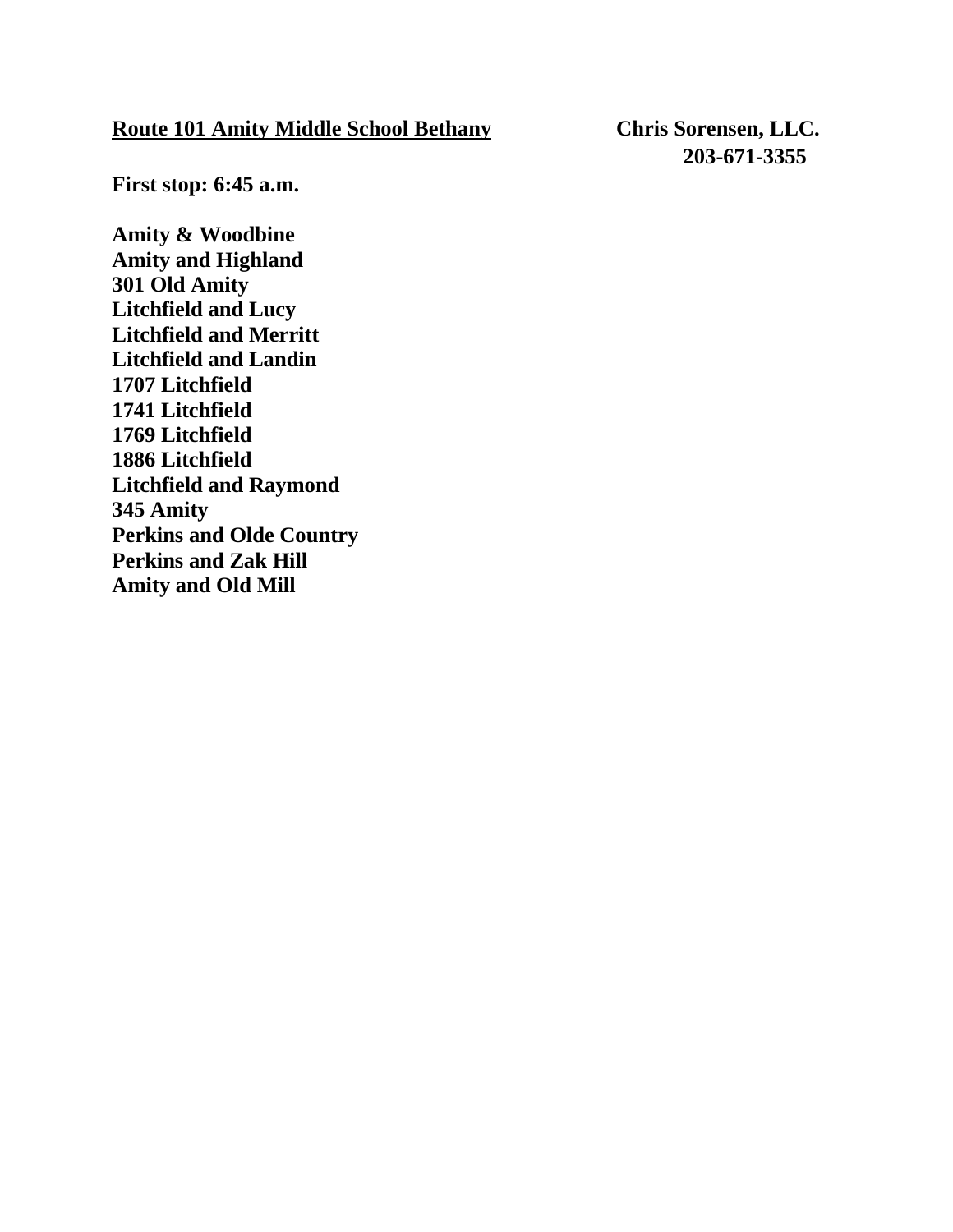### **Route 102 Amity Middle School Bethany Chris Sorensen, LLC.**

 **203-671-3355** 

**First stop: 6:40 a.m.** 

**191 Rimmon 182 Rimmon Rimmon and Oak Hill 4 Oak Hill Fox Den and Hunter's Ridge 145 Rimmon Deer Run and Deer Run Ridge (west) Deer Run and Brook Brook and Hunting Hill Hunting Hill and Old Barnabas Rimmon and Old Barnabas 98 Ansonia Tumblebrook and Inwood Tumblebrook and Short Overhill and Emerald Cross Hollow and Overhill 21 North Racebrook North Racebrook and Grove Hill 68 North Racebrook Hickory and Fox Hill (South) 94 North Racebrook North Racebrook and Fraser Indian Trail and Mohawk Indian Trail and Forest Glen Forest Glen and Forest Trail 54 Forest Glen Forest Glen and Soundview**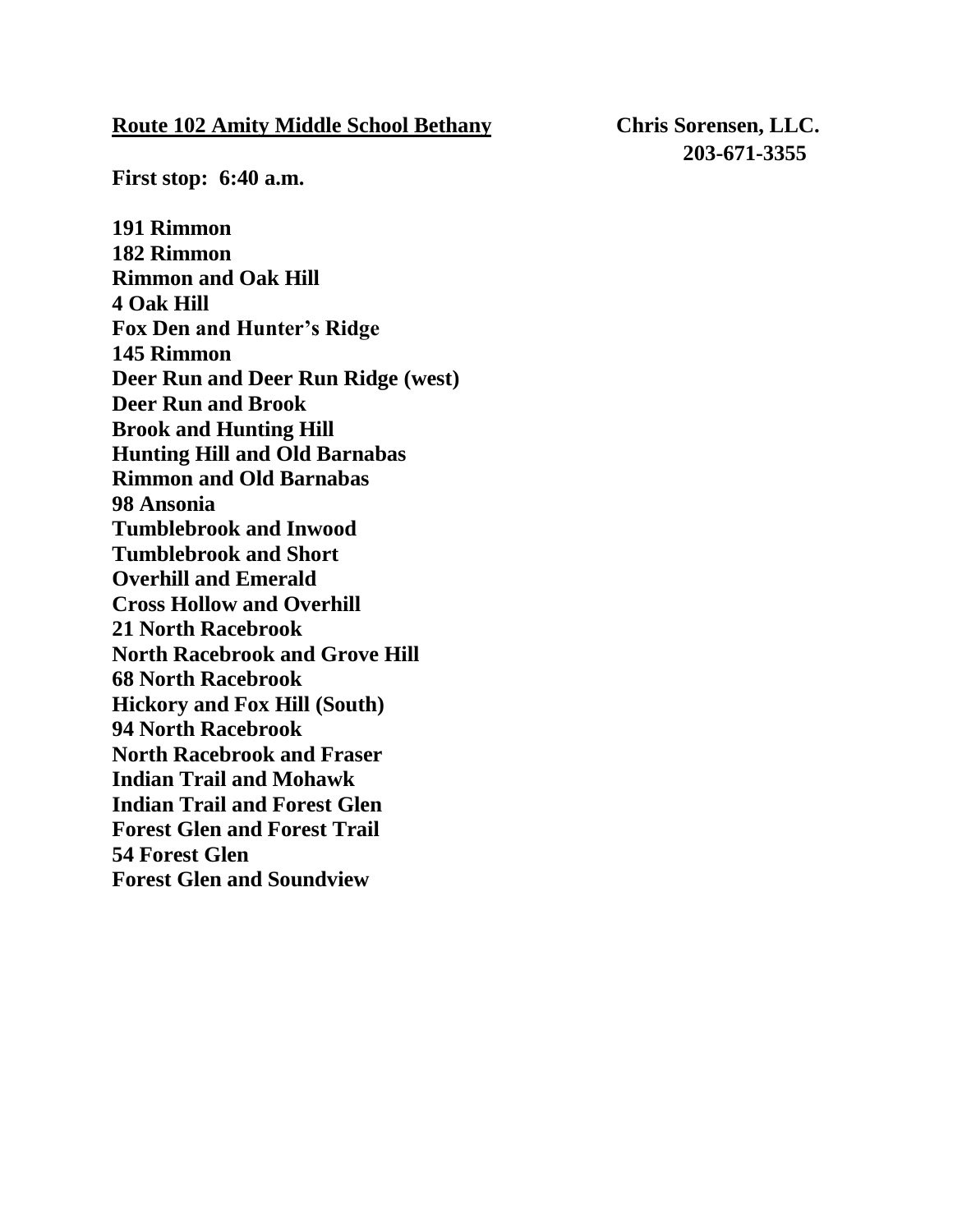# **Route 103 Amity Middle School Bethany B and B Transportation, Inc. Driver: Leslie R. 203-393-9750**

**First stop: 6:55 a.m.** 

**71 Seymour 124 Seymour 220 Seymour 239 Seymour 31 Acorn Hill 36 Hallsey Hallsey cul de sac Acorn Hill and Acorn Hill Ext Bethmour and Poplar Swamp Bethany Farms and Acron Farmview and Country Bethmour and Anella 220 Bethmour 134 Russell 67 Russell 280 Amity 24 Dayton**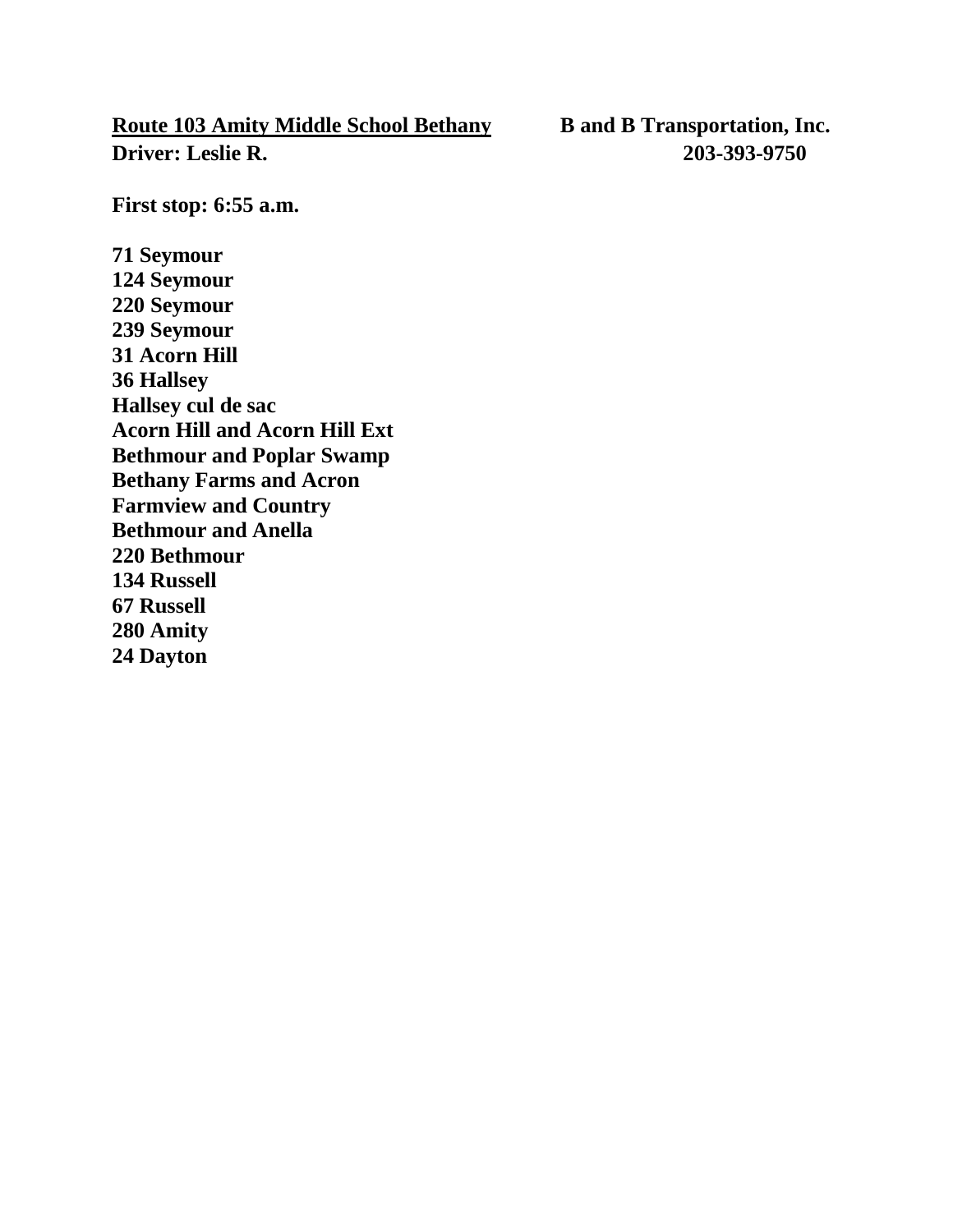# **Route 105 Amity Middle School Bethany B and B Transportation, Inc.<br>Driver: Melody 203-393-9750 Driver: Melody**

**First stop: 6:45 a.m.** 

**539 Litchfield 648 Litchfield Carrington and Woods 150 Brooks 66 Brooks 113 Litchfield 128 Litchfield 138 Litchfield 168 Sperry 47 Morris 264 Litchfield Litchfield and Hatfield Hill 60 Valley**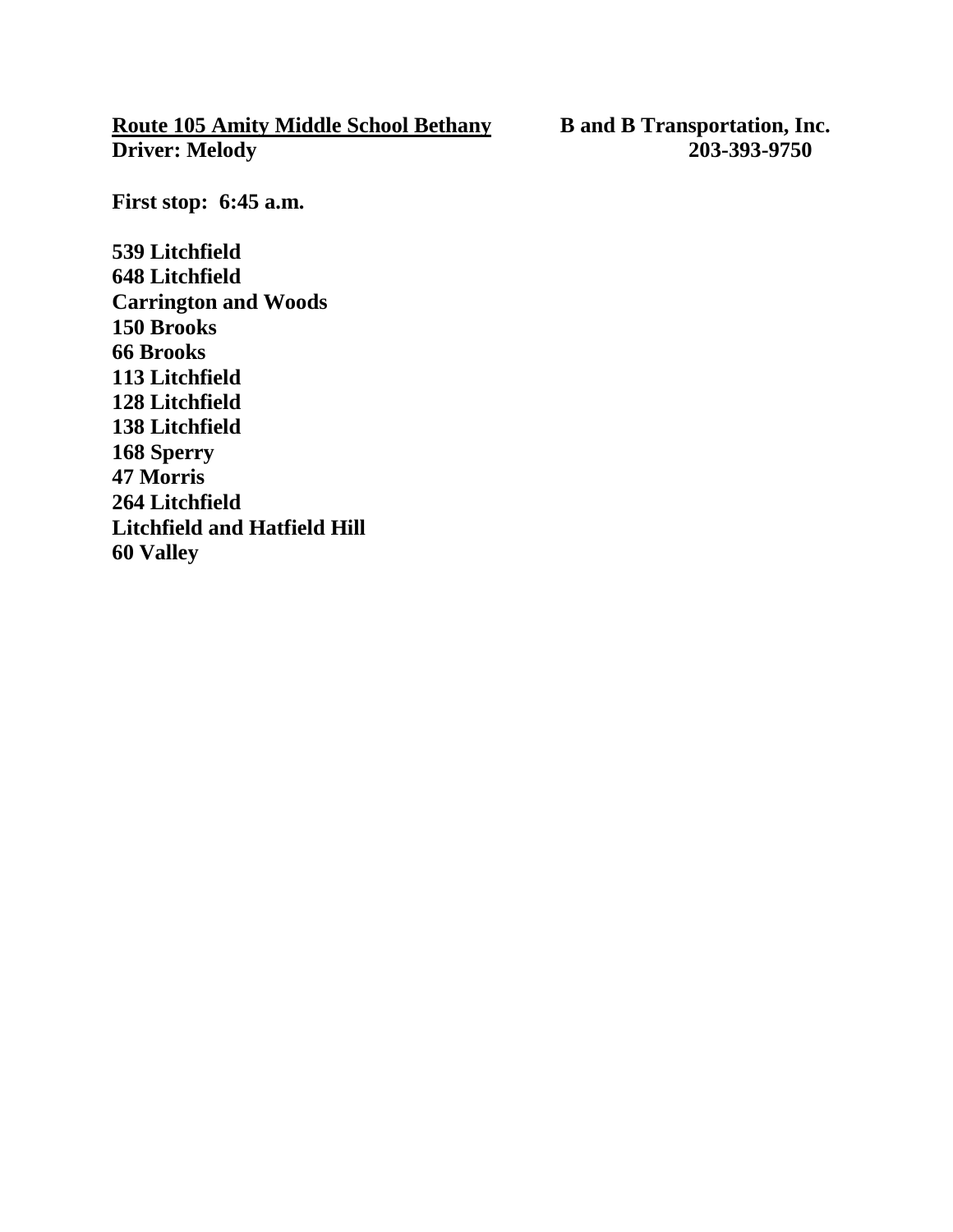**Route 106 Amity Middle School Bethany B** and B Transportation, Inc.<br>Driver: Joe 203-393-9750

**Driver: Joe 203-393-9750**

**First stop: 6:55 am**

**Amity and Burnt Swamp 19 Sturbridge Dillon and Sperry 539 Amity, W 571 Amity, W Amity and Cassway Spring Valley and Rollin 239 Amity, B 243 Amity, B Luke Hill and Split Rock Green Hill and Luke Hill 115 Luke Hill**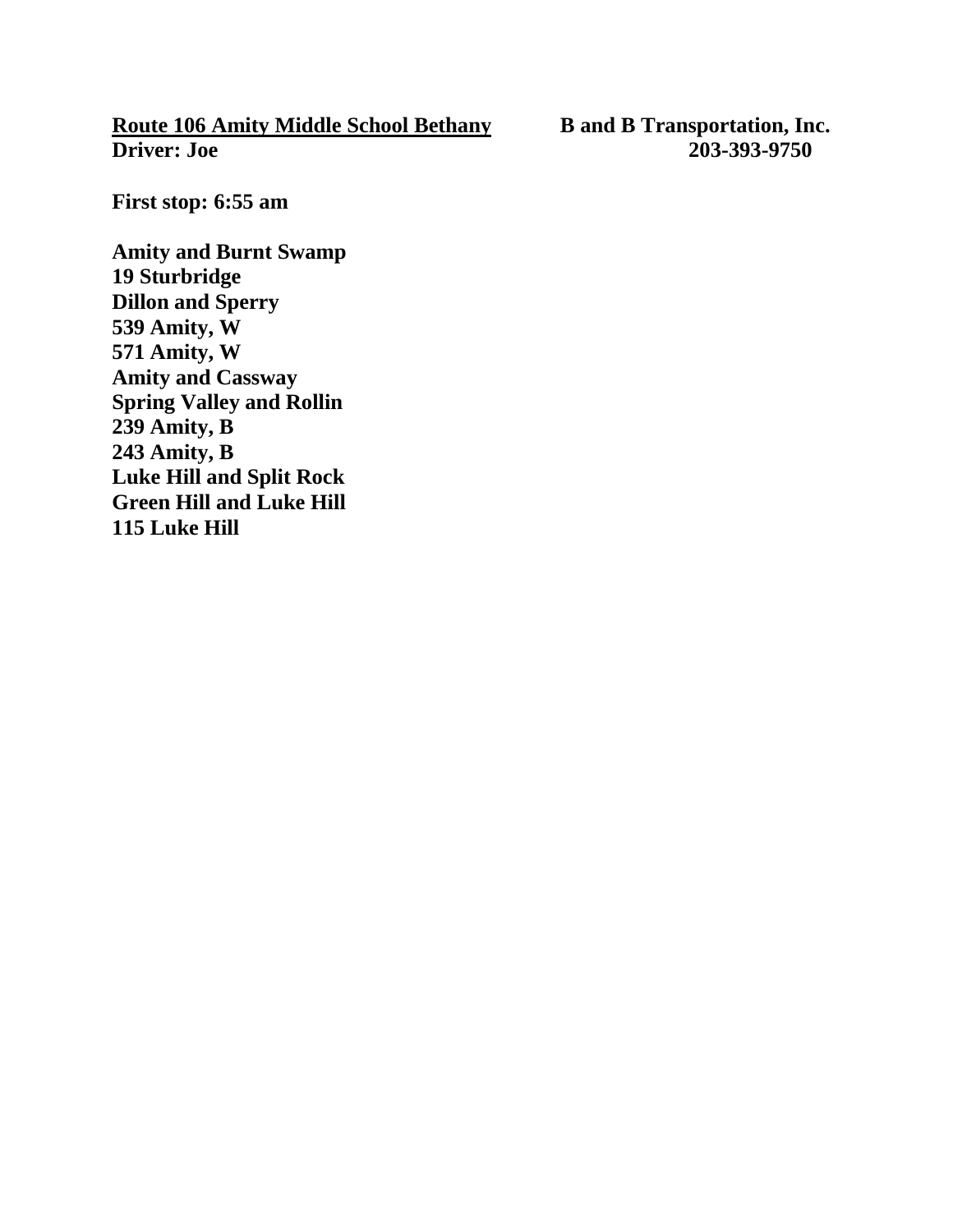### **Route 107 Amity Middle School Bethany Chris Sorensen, LLC.**

 **203-671-3355** 

**First stop: 6:40 a.m.**

**29 Center 38 Center 67 Center 264 Rimmon Milan and Pine Ridge Milan and Northrop Northrop and Fawn Ford and Debby Ford and Mulberry Ford and Osborne 327 Rimmon Rimmon Hill and Hemlock Hollow Rimmon Hill and Deepwood Peck Hill and Wolf Tree 69 Peck Hill Old Quarry and Nettleton Peck Hill and Elderslie Peck Hill and Carriage Hill Peck Hill and Evergreen 259 Peck Hill**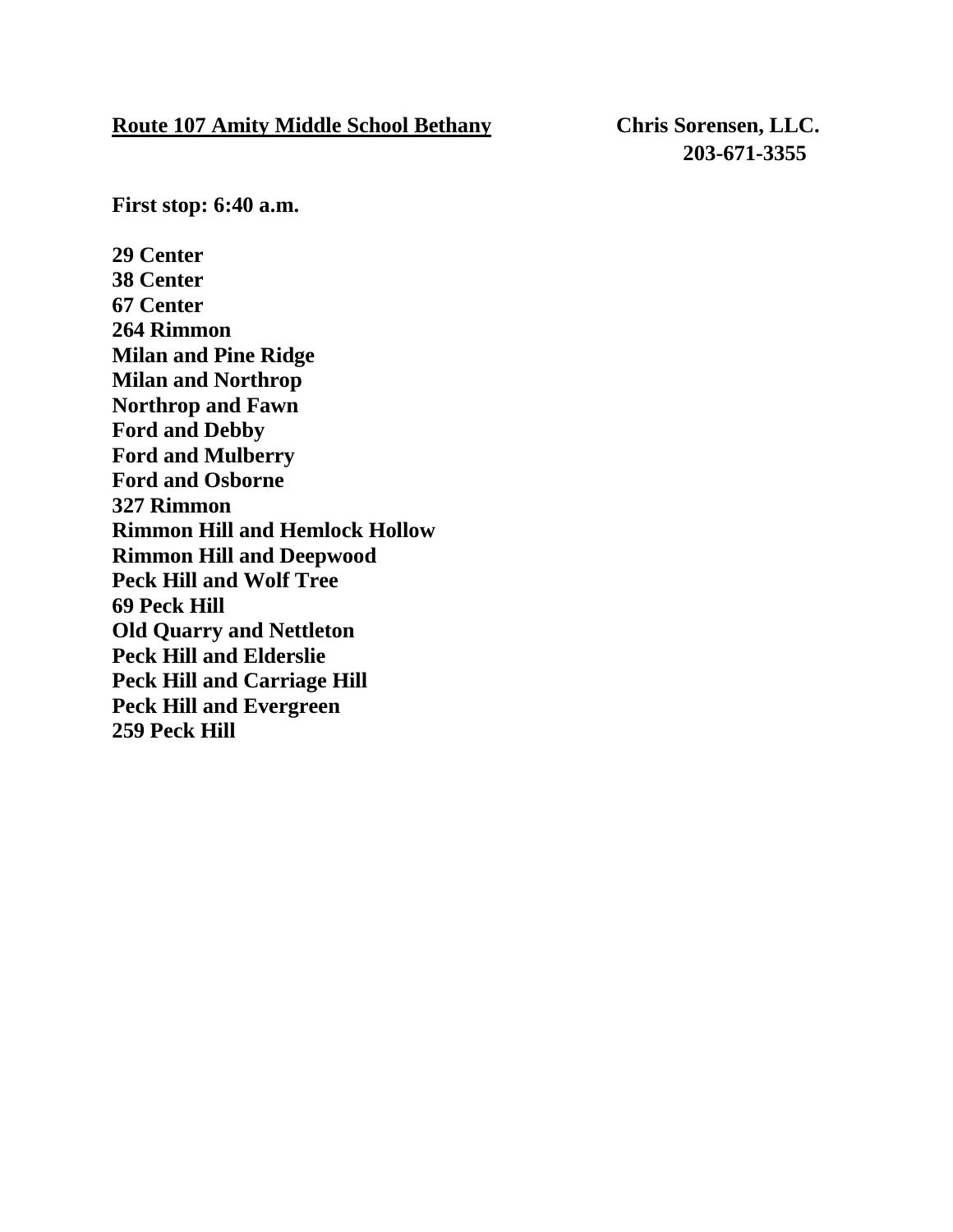# **Route 108 Amity Middle School Bethany B** and B Transportation, Inc.<br>Driver: Donna 203-393-9750 **Driver: Donna**

**First stop: 6:45 am**

**800 Amity 185/187 Beacon 938 Litchfield Amity and Third 1077 Amity Woodcutters and Amadeo 610 Carrington Carrington and Brookwood Litchfield and Perkins Litchfield and Ann 850 Litchfield Amity and Tuttle Amity and Judd Hill**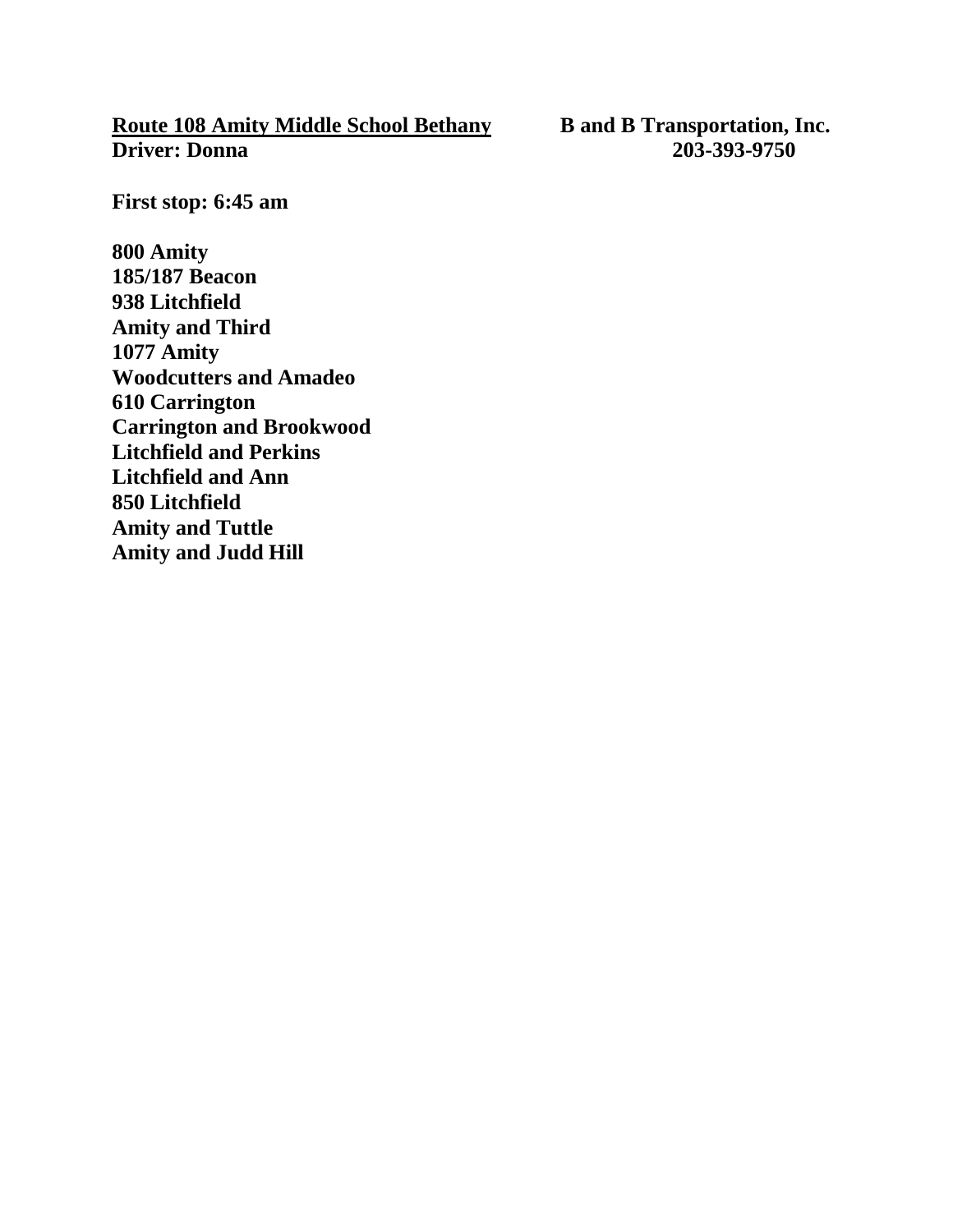# **Route 109 Amity Middle School Bethany B** and B Transportation, Inc.<br>Driver: Shauna 203-393-9750 **Driver: Shauna**

**First stop: 6:55 am**

**421 Fairwood 340 Fairwood 51 Lebanon Fairwood and Old Fairwood Northrop and Ridgewood Fairwood and Falls Falls and Bachelor Oak 70 Mesa Mesa and Tawney Pole Hill and Virginia Rail Peck and Peck Lane 619 Bethmour**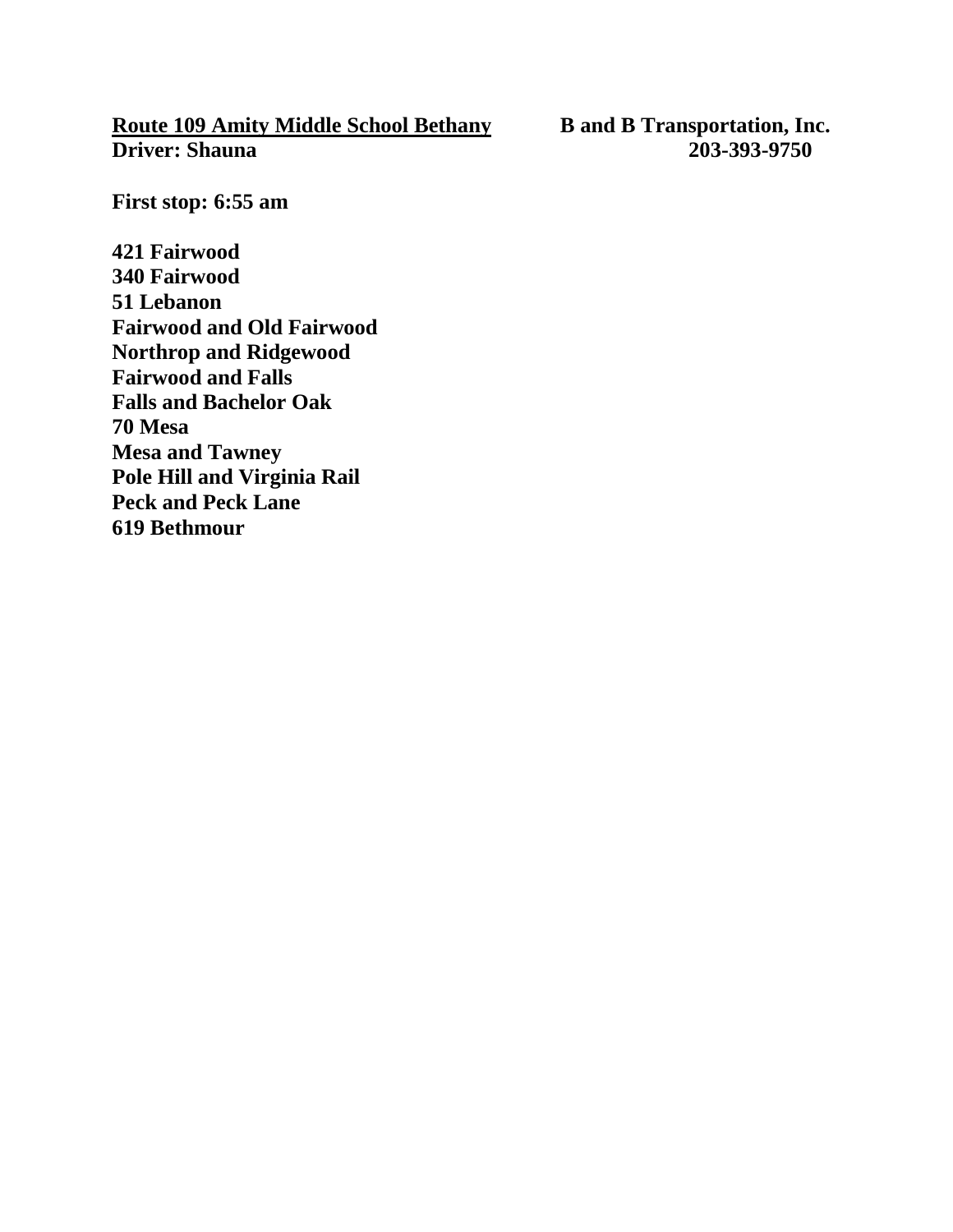# **Route 112 Amity Middle School Bethany B and B Transportation, Inc.**<br>Driver: Liz 203-393-9750

**Driver: Liz 203-393-9750**

**First stop: 7:05 am**

**Schaeffer and Cedar Schaeffer and Hinman Bear Hill and Prince Bear Hill and Hopbrook Hoppbrook and Fatima Miller and Falcon Miller and Crestwood Miller and Coachman's Crestwood and High 73 High 29 Miller Bear Hill and Keegan Bear Hill and Clay Clay and Francis Clay and Anthony Bethmour and Glenwood 419 Bethmour**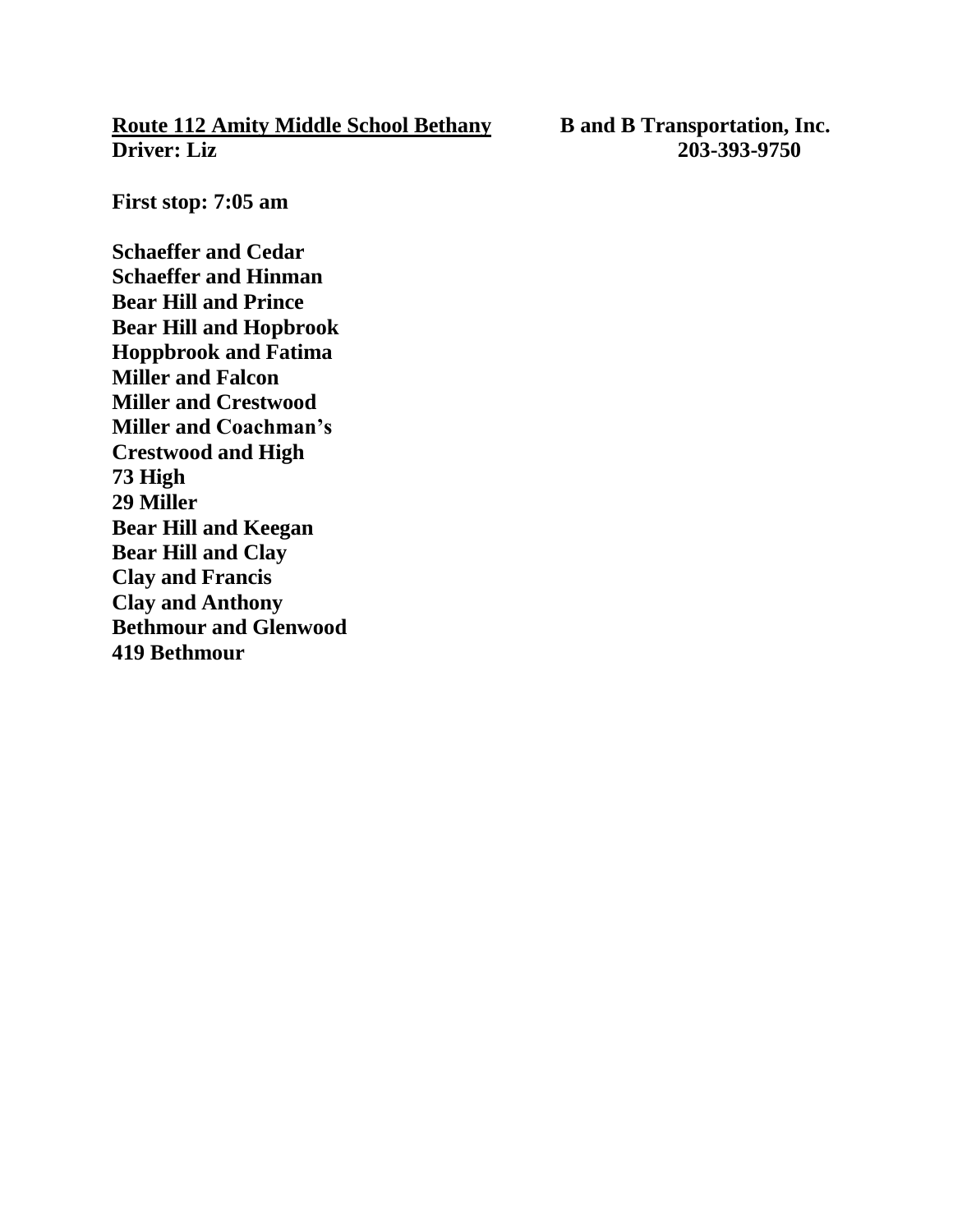## **Route 114 Amity Middle School Bethany B and B Transportation, Inc. Driver: Ron 203-393-9750**

**First stop: 6:45 am**

**Racebrook and Old Racebrook Racebrook and Hunting Hill Racebrook and Buttonball Racebrook and Homewood 978 Racebrook 27 Williamsburg Racebrook and Wedgewood Racebrook and Bunker Hill Racebrook and Country Club 1061 Racebrook Racebrook and Overhill 1081 Racebrook 189 Ansonia Ansonia and Wepawaug 237 Ansonia Mitchell and Lorraine Lorraine and Shepard 252 Ansonia Ansonia and Davis 928 Baldwin 883 Baldwin Baldwin and Old Farm 845 Baldwin 886 Greenway 4 Northrop 28 Northrop 41 Northrop Northrop and Brierwood**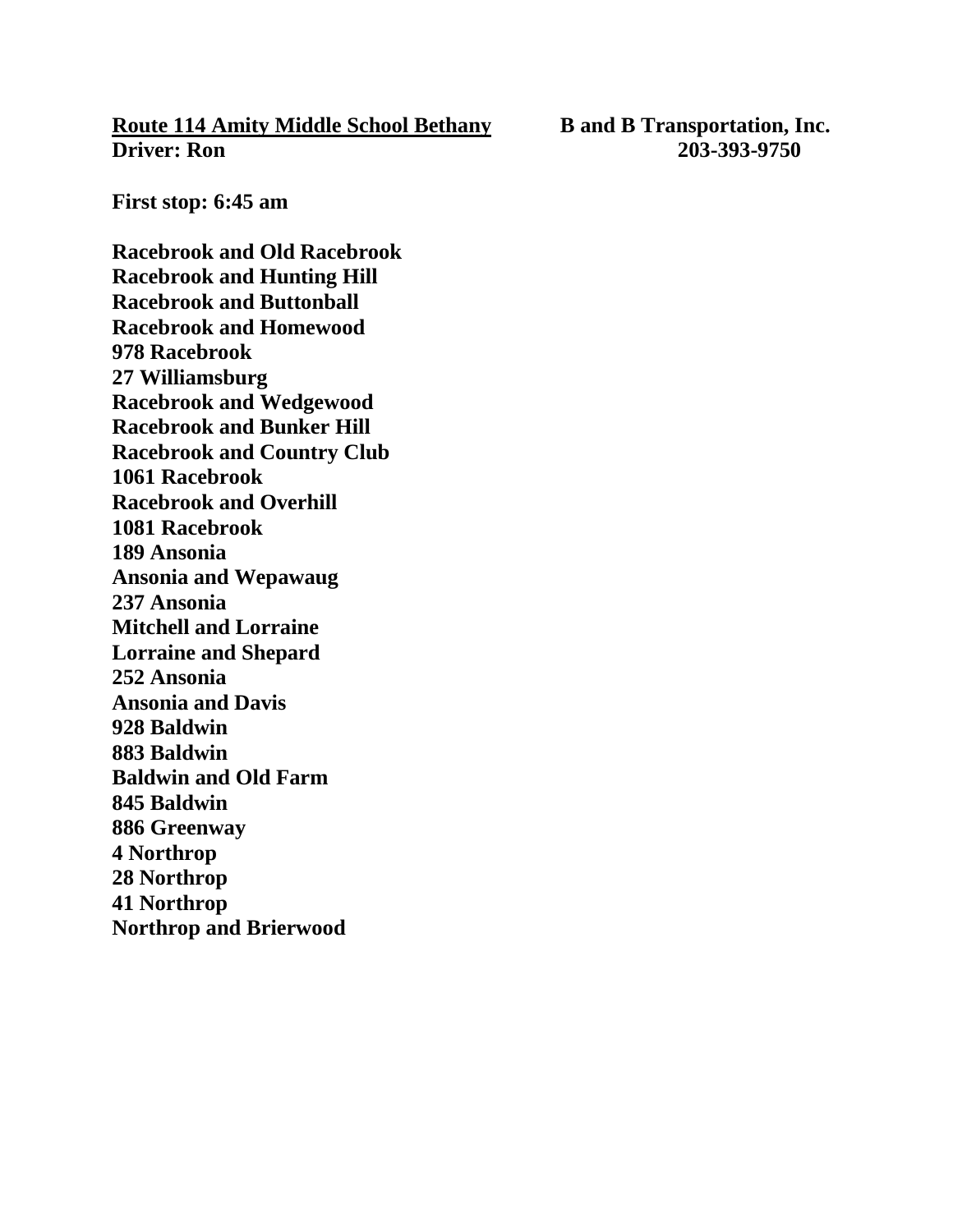## **Route 115 Amity Middle School Bethany B** and B Transportation, Inc.<br>Driver: Chris 203-393-9750 **Driver: Chris**

**First stop: 6:50 am**

**14 North Pease Old Mill and Newton Old Mill and Ox Bow 50 Newton Newton and Penny 106 Newton Newton and Prospect Orchard and October Hill Orchard and White Oak (East) Newton and Dogwood (North) 188 Newton Maple Vale and Richard Sweet (west) Richard Sweet and Coachman's Richard Sweet and Birch Birch and Old Still Rock Hill and Birch 19 Seymour**